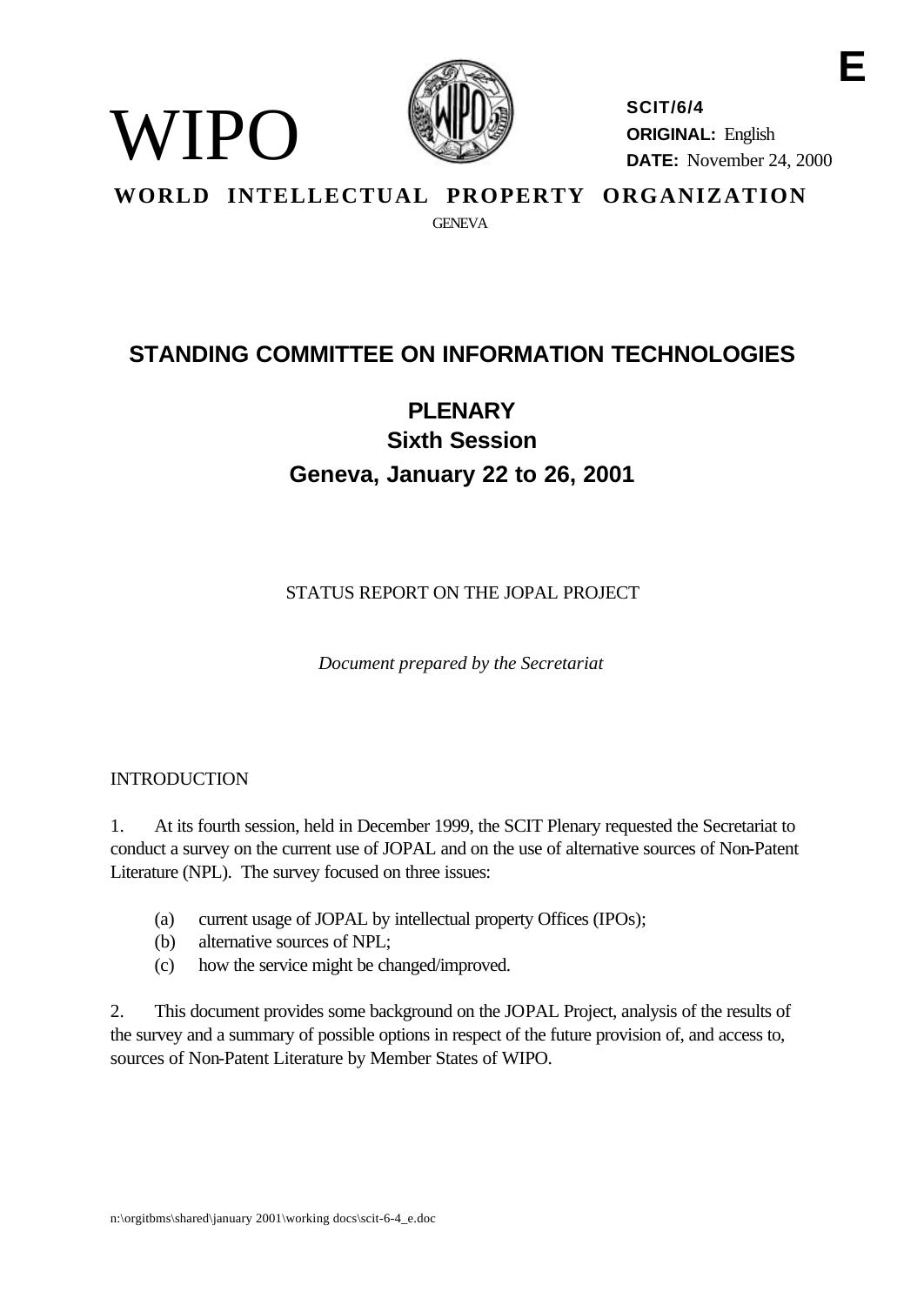#### SCIT/6/4 page 2

#### BACKGROUND

3. Prior art searching requires the study of patent documents and of technical and scientific publications worldwide. In respect of the latter, the likelihood of an article being retrieved during a search can be increased by improving the availability of information describing the article contents. This can be done in four different ways by:

- (i) capturing the bibliographic data;
- (ii) coding or indexing the document;
- (iii) capturing the abstract data;
- (iv) capturing the full text of the document.

4. JOPAL was initiated in this context with the objective of developing a centralized database of classified bibliographic data to be used as a search aid by IPOs for prior art searching of technical and scientific publications (so-called NPL). The bibliographic details and classification of selected articles were produced as a by-product of the activities undertaken by the IPOs in the systematic maintenance of their search files and the details of the selected articles then submitted by the cooperating offices to the Secretariat for data capture and inclusion in the database. The project represented a cooperation/work-sharing agreement between IPOs in the selection and classification of articles from technical journals in the list of non-patent literature included under the heading of PCT "minimum documentation." Originally published in paper form, the database is now provided as a searchable database accessible via the Internet from the WIPO Intellectual Property Digital Libraries (IPDL) site.

5. At the present time, the cooperating offices are the industrial property Offices of Australia, Austria, Brazil, Bulgaria, the Czech Republic, France, Germany, Japan, the Russian Federation, Sweden, the United Kingdom, the United States of America and the European Patent Office (EPO). However, Australia (responsible currently for 10 journals) has notified the Secretariat that it will terminate its participation with the last issues of the year 2000.

#### SURVEY FINDINGS

6. Forty-one IPOs responded to the survey and copies of their replies have been included in the project file (see SCIT/P 9/00, Annexes 3 to 44). An analysis of the replies indicates that 21 of these Offices have never made use of the service and of the remainder, 15 are current users. IPOs not using the JOPAL service included large offices who indicated in their replies that they used alternative sources of NPL (see below) and also small offices which did not undertake patent search activities and, as such, had no need for such a service.

7. Although initially a project aimed at IPOs with a view to reducing costs in search file maintenance, the use of JOPAL was extended in recent years to include Patent Libraries (and through them researchers, etc.) and recently, by its free publication on the Internet, it is available for access by the general public. A subsequent sample survey of Patent Libraries indicated that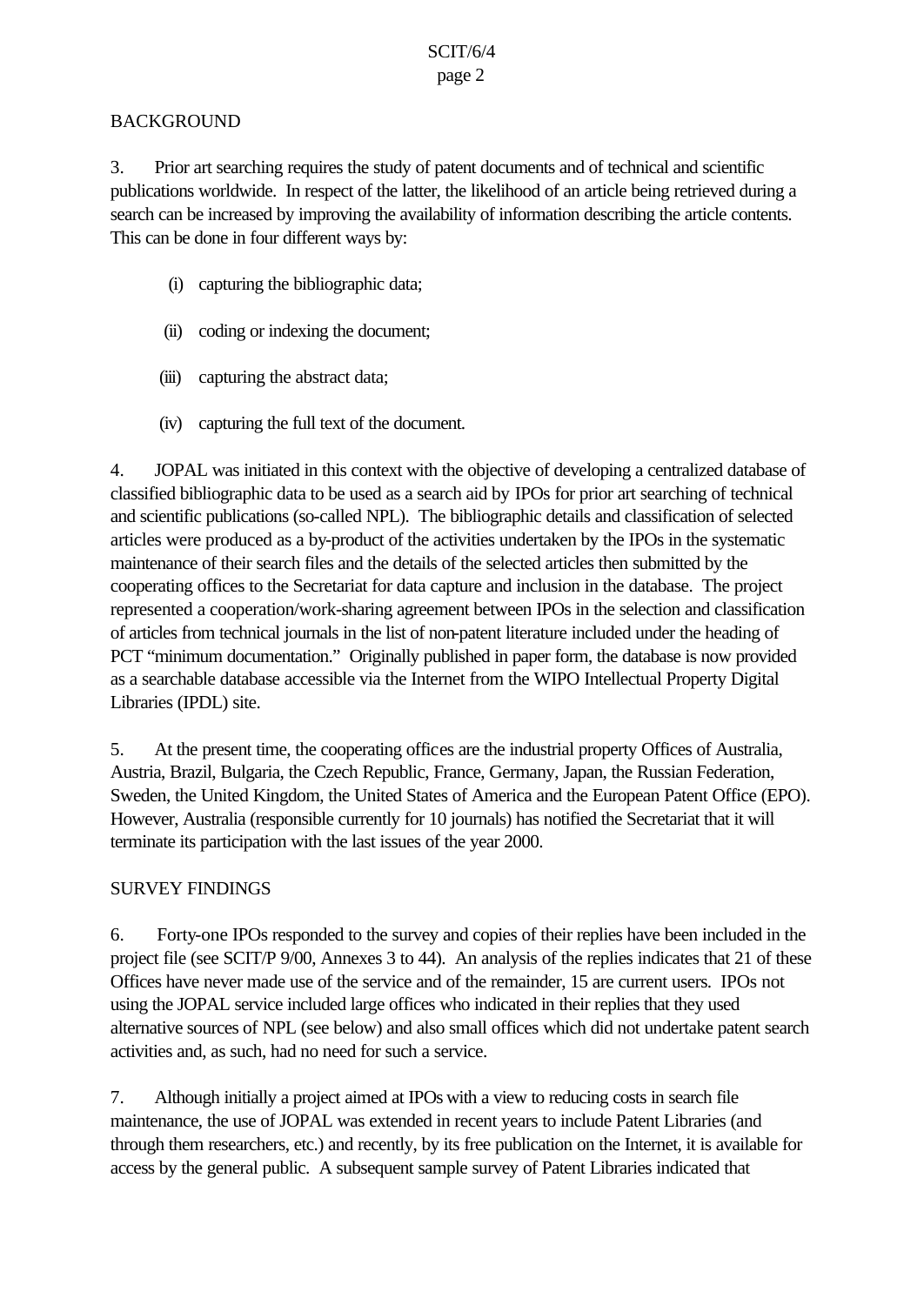#### SCIT/6/4

#### page 3

one-third of those replying made use of JOPAL. To complete the usage picture, statistics of access to the JOPAL database on the WIPO IPDL site are given below. (Note: Figures for Madrid-express are given for comparison purposes only). The statistics show a small but regular usage of the database for which some 875 user accounts have been set up.

| November 2000                    | jopal.wipo.int | Madrid.express.wipo.int |
|----------------------------------|----------------|-------------------------|
| Successful requests              | 6704           | 70904                   |
| Successful requests for pages    | 3606           | 9883                    |
| Distinct hosts served            | 697            | 1622                    |
| Data transferred                 | 27 Mb          | 265 Mb                  |
| Average data transferred per day | Mb             | 9Mb                     |

8. Although the replies in respect of alternative sources of non-patent literature used by IPOs included reference to some free sources, in the vast majority of cases this was not so and access fees were involved. This is particularly the case with regard to databases supporting literature searches in particular technical fields (e.g., BIOSIS).

9. The majority of the comments on possible changes/improvements referred to the desirability of extensions to the service by including abstracts and/or the full text of articles to support searching and also (electronic) access to the full NPL article. The current restriction of JOPAL to include only the classified bibliographic details of the article was considered limiting when set against the present day (commercial) availability of abstract and full-text databases.

## CONCLUSIONS/FUTURE DIRECTIONS

10. The low usage of JOPAL by IPOs is not an indication that there is reduced interest in NPL. In fact the opposite is the case, and specific and significant steps are being taken by major IPOs to improve their coverage of, and accessibility to, sources of non-patent literature. These include the EPO where the availability of NPL to examiners has been improved to allow searching in more NPL publications and to allow faster access to NPL. This activity includes loading of copies of commercial databases in-house (INSPEC, ELSEVIER, BIOSIS, COMPENDEX, etc.) and an annual subscription to 1,400 journals from which 120,000 articles are copied and added yearly to the classified collection. Other examples include the cooperation within Europe by the EPO and some of its Member States to forge consortium contracts with publication houses/commercial hosts for access to their NPL databases. The need to address issues of NPL has also been recognized by the International Patent Classification (IPC) Committee of Experts in its deliberations on the reform of the IPC.

11. In this context, consideration has to be given to the steps that might be taken in the global arena to support access to NPL and the future role that JOPAL could play. In its present form, JOPAL does not appear to provide a platform of sufficient utility to IPOs to support their NPL prior art searching (although it is used by IPOs as one of the sources of information on NPL). On the other hand, although the additional NPL databases are available via the Internet for NPL searching, such services are typically fee-based as opposed to the free access that JOPAL provides.